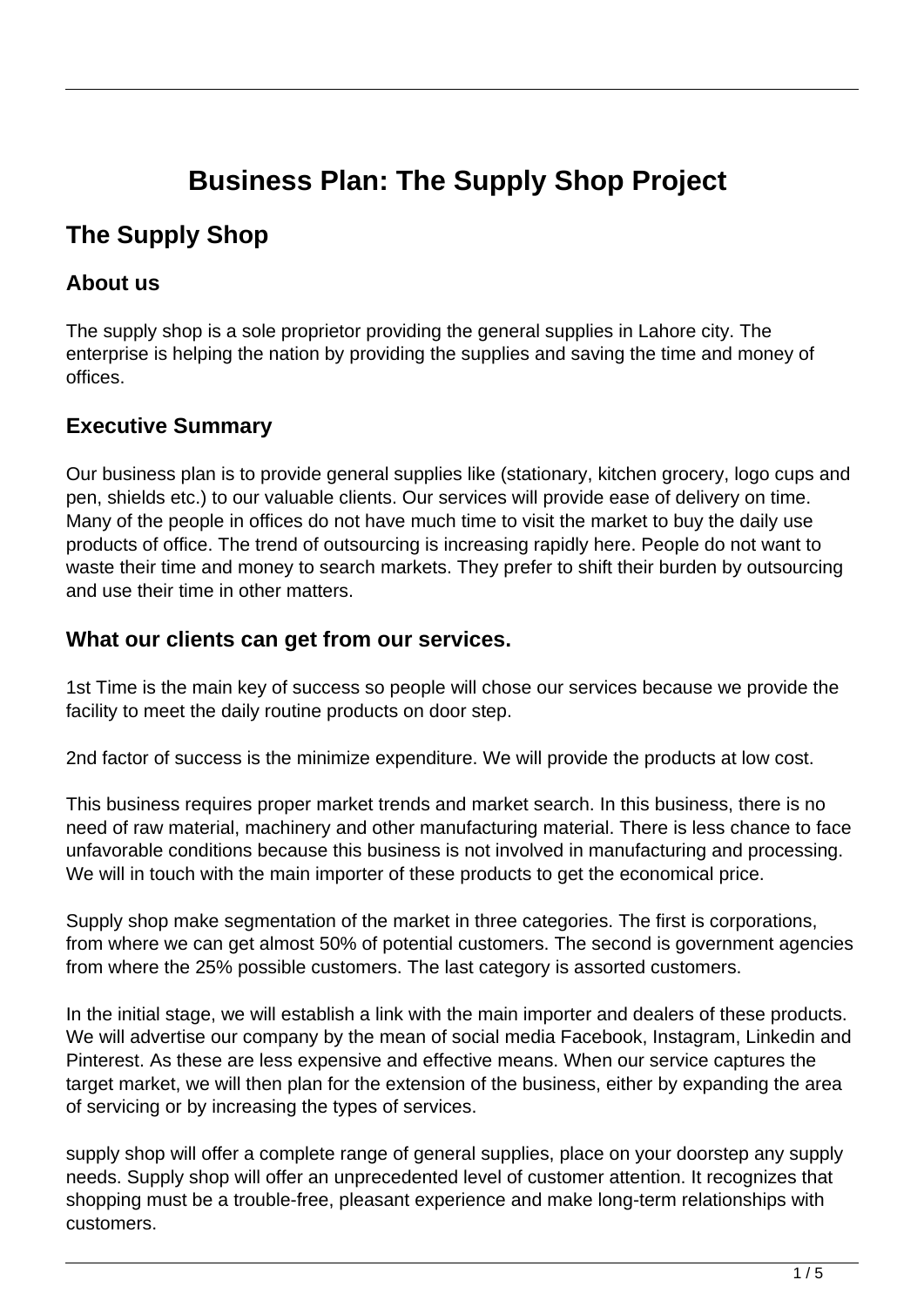The supply shop will be lead by Azeem Saleem. Azeem receive his undergraduate degree from Punjab University and worked as a manager of account and business development in wellknown companies. Azeem receives his MBA degree from Hailey College of Banking and finance.

# **Company Summary**

# **Start-up Summary**

The supply shop will incur the start-up expenses stated below:

- Office desk sets with chairs
- Central file server.
- one laser printer, and Internet connection
- other office furniture
- Phone system

Start-up funds will be supported through equity investment, in addition, company will obtain a 200,000 loan to assist in the purchase of start-up inventory.

# **Startup requirement**

# **Start-up Expenses**

- Legal R.s 5,000
- Stationery etc. R.s 1,000
- Brochures R.s 500
- Research and Development R.s 5,000
- Other
- Total Startup Expenses R.s 30,000
- R.s 41,500

# **Start-up Assets**

- Cash Required R.s 100,000
- Other Current Assets
- Total Assests
- Total Requirment R.s 3,500
- R.s 135,000
- R.s 171,000

# **Products**

Supply shop offers a wide range of office supplies, sustainable products, or substitute toxic chemicals with non-toxic substitutes. Products include:

- clipboards
- Non-toxic correction fluid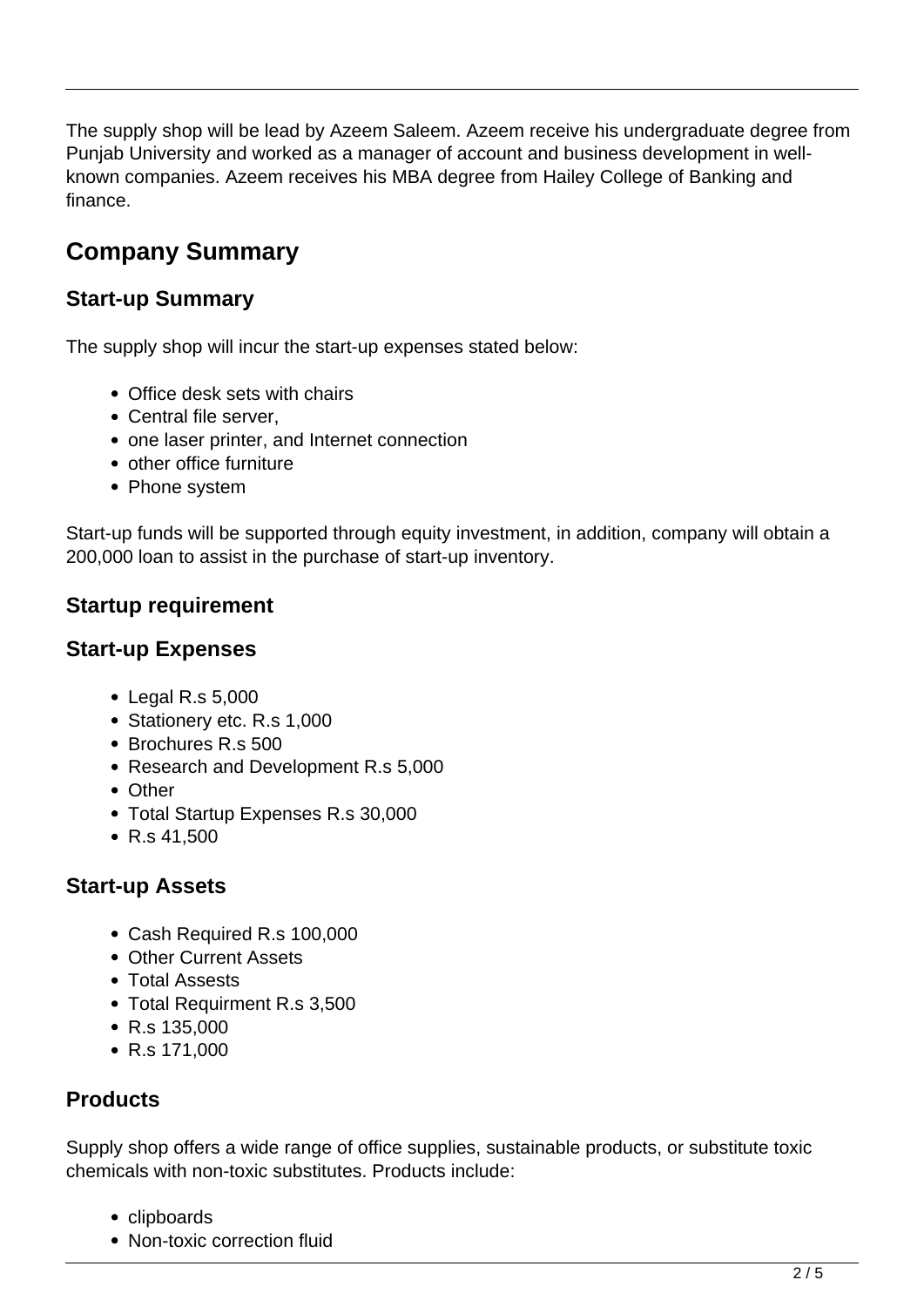- Note pads (small and legal size)
- Paper clips
- All sizes envelopes
- Notice boards
- Tapes
- Paper cutter
- Solar calculators
- All types of Pens and pencils
- Office files
- Printer and copier papers rims
- Dry milk
- Coffee nuts
- Non-toxic Floor cleaning material
- Printing on cups and pens for market promotion
- Diaries
- Shields
- And many more items

### **Market Analysis Summary**

The supply shop believes that it faces a market with many opportunities and significant demand. Supply shop focusing three main customer segments will be corporations, government agencies, and locals which is known as 'catch all' category.

The supply shop operates with many different big companies and many small too. Within the office supplies industry, there exists a niche of environmentally-friendly companies that supply shop competes against. Some of these companies serve local markets, others are Web-based for broader coverage.

#### **Market Segmentation**

The supply shop has identified three customer segments for which the company will work:

- Corporations: This customers group consists on companies, which normaly have at least 25 employees. These customer purchases for the whole organization, however sometime different groups within the same organization make purchases individually. These customers interested in the purchase of environmentally friendly supplies because of owners' personal belief reasons or as part of a PR program that communicates to their customers that the business is committed to the environment and makes procurements based on environmental factors.
- Government Agencies: This segment is that which is always expanding. The foundation of this group is based on federal government. The government requires the federal government to buy the products which are cheap and environmentally preferable products.
- Other: This group is based on all segments that consist of a wide range of entities such as small companies, individuals, destrict schools etc.

#### **Target Market Segment Strategy**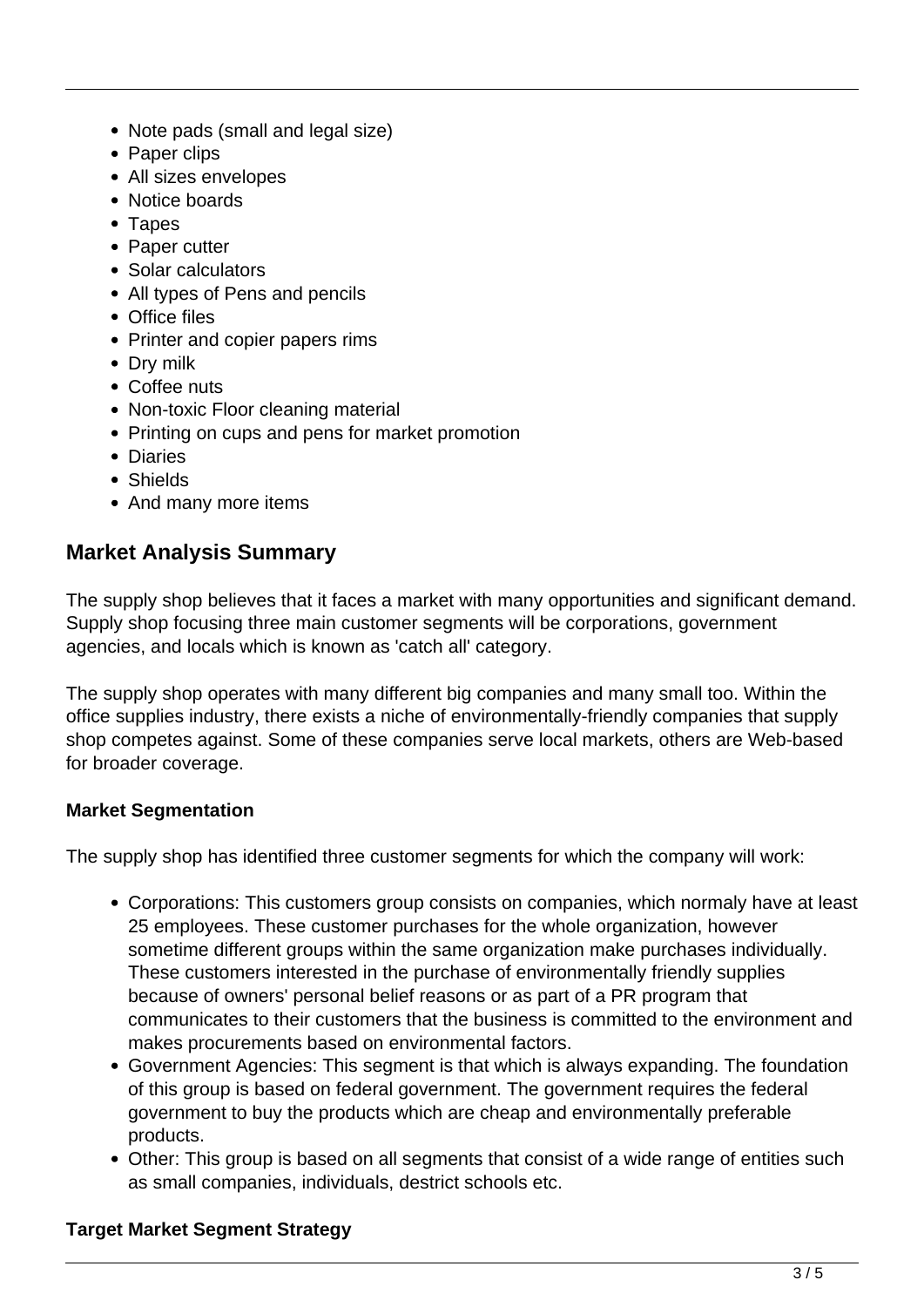As described previously that in the Market Segmentation section, three customer groups have been identified. Two of these, corporations and government agencies are attractive as customer segments. The third is as a 'catch all' category. The strategy will be the use of a targeted sales campaign through meetings, social media and links. The process of comparing will carry according to the specific group and targeting customer. The people in comparing will responsible for the agencies will be chosen based on past experience and professionalism in selling.

# **Industry Analysis**

The broader industry that supply shop competes in the office supplies industry. Within that industry there are many market leaders. Some of them are stated below:

- Prism trader
- BM trader
- Khalid Sons

All of these companies offering both local as well as mail order/Internet sales. These are the leaders with a combined 43% market share. The remaining players in the market are made up of both mail order/Internet competitors as well as locals. Within this market it is a newly developed niche of environmentally-friendly suppliers. The most of the companies competing in this niche on mail order/Internet based.

# **Competition and Buying Patterns**

There are two types of Competition, direct and indirect competitors. Direct competitors are companies that offer similar types of environmental-friendly products. The indirect competitors are companies which are the office supplies industry who offer eco supplies but do not concentrate on these products. So on basis of competition, the Customers' buying patterns are based on two factors which are following:

- Price: Both a relative comparison to standard general supplies as well as eco-friendly ones.
- Convenience: Ease of ordering, Ease of use, Big variety of products.

# **Personnel Plan**

- Azeem will see the Operations, business development, some finance, some accounting.
- Hashim will responsible for Procurement, marketing.
- Sales: Account manager functions.
- Administrative/customer support.

# **Risk Assessment**

### **Strenght**

- Low cost
- Environment friendly